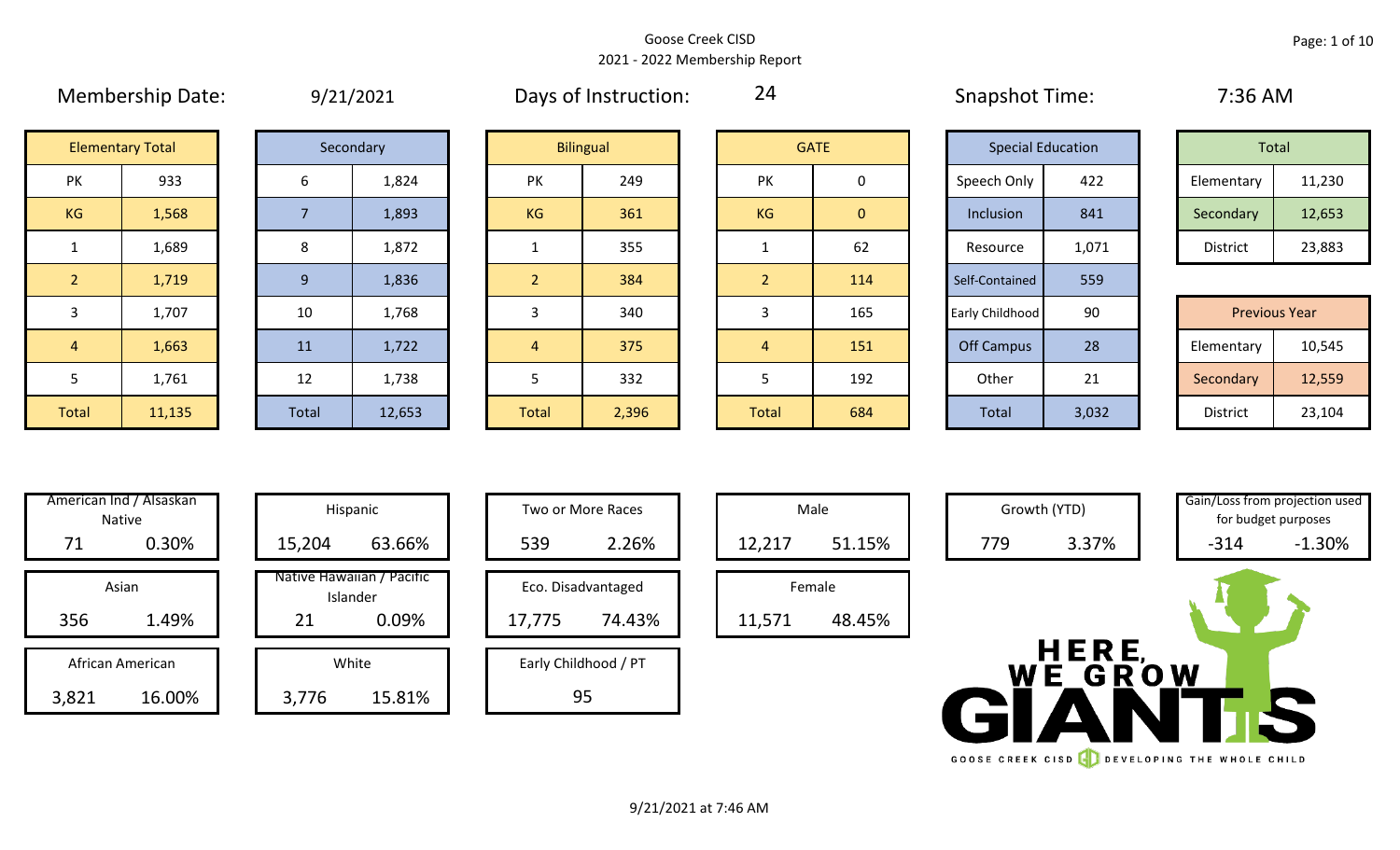### Goose Creek CISD 2021 - 2022 Membership Report - Elementary

| Date            | 9/21/2021              | PK             |                |       | KG             |                |                |       |                |       |                |                |              |                | 4              |       |       | 5              |                | Campus Totals |              | Early    | Spec. | Total | $20 - 21$ | $21-22$    | Capacity |
|-----------------|------------------------|----------------|----------------|-------|----------------|----------------|----------------|-------|----------------|-------|----------------|----------------|--------------|----------------|----------------|-------|-------|----------------|----------------|---------------|--------------|----------|-------|-------|-----------|------------|----------|
|                 |                        | GenEd          | <b>BilEd</b>   | GenEd | <b>BilEd</b>   | GenEd BilEd    |                | GenEd | <b>BilEd</b>   | Total | GenEd          | <b>BilEd</b>   | <b>Total</b> | GenEd          | <b>BilEd</b>   | Total | GenEd | <b>BilEd</b>   | <b>Total</b>   | GenEd         | <b>BilEd</b> | Child    | Prog  |       |           | Projection |          |
| $\circ$         | Teachers               | 2              | 1              | 4     | $\mathcal{P}$  | Δ              | $\overline{2}$ | Δ     | 1              | 5     | 4              | $\overline{2}$ | 6            | 5              | -1             | 6     | 4     | 1              | 5              | 27            | 10           |          |       |       |           |            |          |
| Alam            | Students               | 42             | 22             | 73    | 38             | 82             | 25             | 79    | 21             | 100   | 89             | 22             | 111          | 99             | 22             | 121   | 92    | 23             | 115            | 556           | 173          | 0        | 51    | 780   | 688       | 703        | 850      |
|                 | <b>Available Seats</b> | $\overline{2}$ | 0              | 15    | 6              | 6              | 19             | 9     | 1              | 10    | $-1$           | 22             | 21           | 11             | 0              | 11    | 8     | $\overline{2}$ | 10             |               |              |          |       |       |           |            |          |
|                 | <b>Teachers</b>        | $\overline{2}$ | 2              | 3     | 1              | 3              | $\mathbf{1}$   | 3     | $\overline{2}$ | 5     | 3              | $\overline{2}$ | 5            | 3              | $\overline{2}$ | 5     | 3     | $\overline{2}$ | 5              | 20            | 12           |          |       |       |           |            |          |
| Ashbel<br>Smith | Students               | 28             | 30             | 54    | 24             | 56             | 24             | 62    | 27             | 89    | 60             | 25             | 85           | 61             | 31             | 92    | 71    | 25             | 96             | 392           |              | $\Omega$ | 18    | 596   | 622       | 606        | 924      |
|                 | <b>Available Seats</b> | 16             | 14             | 12    | $-2$           | 10             | $-2$           | 4     | 17             | 21    | 6              | 19             | 25           | 5              | 13             | 18    | 4     | 25             | 29             |               | 186          |          |       |       |           |            |          |
|                 | Teachers               | 3              | 2              | 4     | $\overline{2}$ | 4              | $\overline{2}$ | 4     | $\overline{2}$ | 6     | 4              | 1              | 5            | 4              | 2              | 6     | 4     | 2              | 6              | 27            | 13           |          |       |       |           |            |          |
| Austin          | Students               | 49             | 22             | 72    | 32             | 81             | 39             | 95    | 31             | 126   | 83             | 28             | 111          | 75             | 39             | 114   | 102   | 34             | 136            | 557           |              | 0        | 11    | 793   | 729       | 713        | 814      |
|                 | <b>Available Seats</b> | 17             | 22             | 16    | 12             | $\overline{7}$ | 5              | $-7$  | 13             | 6     | 5              | -6             | $-1$         | 13             | 5              | 18    | $-2$  | 16             | 14             |               | 225          |          |       |       |           |            |          |
|                 | Teachers               | $\overline{3}$ | 1              | 5     | 1              | 6              | 1              | 6     | $\overline{2}$ | 8     | 5              | 1              | 6            | 4              | 1              | 5     | 5     | 1              | 6              | 34            | 8            |          |       |       |           |            |          |
| Banuelos        | Students               | 62             | 20             | 106   | 18             | 125            | 25             | 118   | 37             | 155   | 115            | 19             | 134          | 99             | 23             | 122   | 128   | 20             | 148            |               |              | 0        | 17    | 932   | 806       | 856        | 850      |
|                 | <b>Available Seats</b> | 4              | $\overline{2}$ | 4     | 4              | 7              | $-3$           | 14    | 7              | 21    | -5             | 3              | $-2$         | -11            | $-1$           | $-12$ | -3    | 5              | $\overline{2}$ | 753           | 162          |          |       |       |           |            |          |
|                 | Teachers               | 3              | $\overline{2}$ | 4     |                | 4              | $\mathbf{1}$   | 5     | $\mathbf{1}$   | 6     | 4              |                | 5            | 4              | $\overline{2}$ | 6     | 4     | $\mathbf{1}$   | 5              | 28            | 9            |          |       |       |           |            |          |
| Bowie           | Students               | 46             | 20             | 69    | 14             | 86             | 16             | 86    | 23             | 109   | 84             | 23             | 107          | 82             | 25             | 107   | 102   | 18             | 120            |               |              |          | 30    | 725   | 756       | 705        | 880      |
|                 | <b>Available Seats</b> | 20             | 24             | 19    | 8              | $\overline{2}$ | 6              | 24    | $-1$           | 23    | 4              | -1             | 3            | 6              | 19             | 25    | $-2$  | $\overline{7}$ | 5              | 555           | 139          |          |       |       |           |            |          |
|                 | Teachers               | $\overline{3}$ | $\mathbf{1}$   | 3     | $\overline{2}$ | 3              | $\overline{2}$ | 4     | $\overline{2}$ | 6     | $\overline{a}$ | $\overline{2}$ | 6            | $\overline{4}$ | $\overline{1}$ | 5     | 3     | 1              | 4              | 24            | 11           |          |       |       |           |            |          |
| Carver          | Students               | 48             | 14             | 55    | 31             | 57             | 34             | 71    | 44             | 115   | 73             | 26             | 99           | 72             | 25             | 97    | 71    | 22             | 93             |               |              | $\Omega$ | 27    | 670   | 646       | 645        | 836      |
|                 | <b>Available Seats</b> | 18             | 8              | 11    | 13             | 9              | 10             | 17    | $\mathbf{0}$   | 17    | 15             | 18             | 33           | 16             | $-3$           | 13    | 4     | $\overline{3}$ | 7              | 447           | 196          |          |       |       |           |            |          |
|                 | Teachers               | 2              | 0              | 5     | 0              | 6              | 0              | 6     | 0              | 6     | 6              | 0              | 6            | 5              | 0              | 5.    | 6     | 0              | 6              | 36            | 0            |          |       |       |           |            |          |
| Clark           | Students               | 32             | 0              | 114   | 0              | 106            | 0              | 118   | 0              | 118   | 114            | 0              | 114          | 91             | 0              | 91    | 125   | 0              | 125            |               |              | 2        | 41    | 743   | 714       | 731        | 850      |
|                 | <b>Available Seats</b> | 12             | 0              | $-4$  | 0              | 26             | 0              | 14    | $\mathbf 0$    | 14    | 18             | 0              | 18           | 19             | 0              | 19    | 25    | 0              | 25             | 700           | 0            |          |       |       |           |            |          |
|                 | Teachers               | $\overline{2}$ | 1              | 4     | 2              | 5              | $\overline{2}$ | 4     | $\mathbf{1}$   | 5     | 5              | 1              | 6            | 4              | $\mathbf{1}$   | 5.    | 3     | $\mathbf{1}$   | 4              | 27            | 9            |          |       |       |           |            |          |
| Crockett        | Students               | 35             | 20             | 68    | 24             | 95             | 32             | 71    | 20             | 91    | 84             | 28             | 112          | 85             | 11             | 96    | 76    | 28             | 104            |               |              | 3        | 8     | 688   | 638       | 689        | 638      |
|                 | <b>Available Seats</b> | 9              | 2              | 20    | 20             | 15             | 12             | 17    | $\overline{2}$ | 19    | 26             | -6             | 20           | 3              | 11             | 14    | $-1$  | $-3$           | -4             | 514           | 163          |          |       |       |           |            |          |
|                 | Teachers               | 3              | 0              | 4     | 1              | 4              | $\mathbf{1}$   | 4     | 1              | 5     | 4              | 1              | 5            | $\overline{3}$ | $\overline{2}$ | 5.    | 4     | $\mathbf{1}$   | 5              | 26            | 7            |          |       |       |           |            |          |
| <b>DeZavala</b> | Students               | 60             | 0              | 72    | 14             | 84             | 13             | 87    | 17             | 104   | 78             | 12             | 90           | 84             | 22             | 106   | 92    | 17             | 109            |               |              | 0        | 8     | 660   | 619       | 631        | 924      |
|                 | <b>Available Seats</b> | 6              |                | 16    | 8              | 4              | 9              | 1     | 5              | 6     | 10             | 10             | 20           | $-18$          | 22             | 4     | 8     | 8              | 16             | 557           | 95           |          |       |       |           |            |          |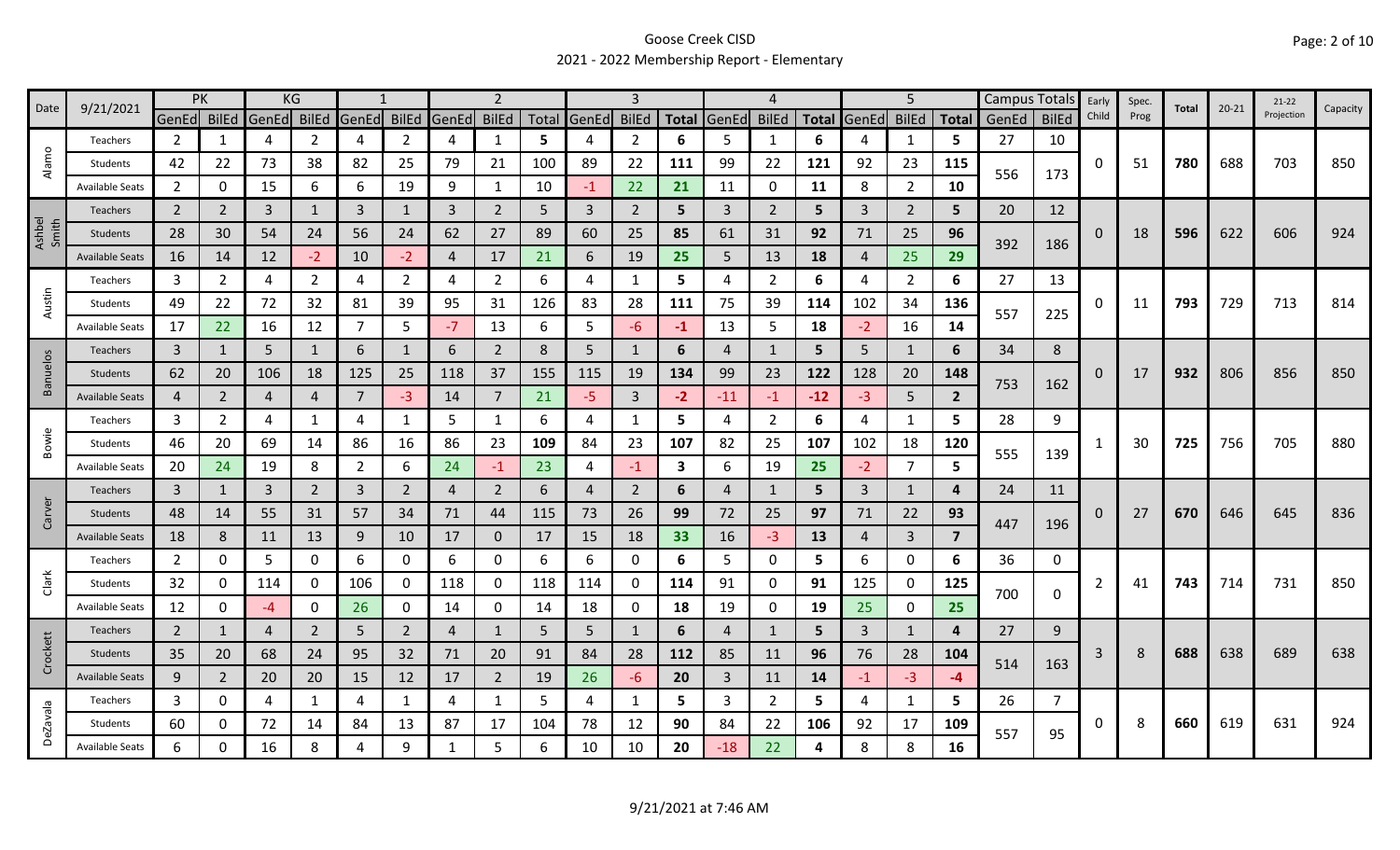### Goose Creek CISD 2021 - 2022 Membership Report - Elementary

|                    |                        |                | PK             | KG             |                |                |                |                |                |              |                   | З              |                         |       |                |                |                | 5            |              | Campus Totals |                | Early        | Spec. |               | $20 - 21$ | $21-22$    |          |
|--------------------|------------------------|----------------|----------------|----------------|----------------|----------------|----------------|----------------|----------------|--------------|-------------------|----------------|-------------------------|-------|----------------|----------------|----------------|--------------|--------------|---------------|----------------|--------------|-------|---------------|-----------|------------|----------|
| Date               | 9/21/2021              | GenEd BilEd    |                | GenEd          | <b>BilEd</b>   | GenEd BilEd    |                | GenEd BilEd    |                |              | Total GenEd BilEd |                | <b>Total</b>            | GenEd | <b>BilEd</b>   | <b>Total</b>   | GenEd          | <b>BilEd</b> |              | Total GenEd   | <b>BilEd</b>   | Child        | Prog  | Total         |           | Projection | Capacity |
|                    | <b>Teachers</b>        | $\overline{2}$ |                | 4              | 2              | 4              | $\mathbf{2}$   | 4              | $\overline{2}$ | 6            | 4                 |                | 5                       | 3     | 1              | 4              | 4              | 1            | 5            | 25            | 10             |              |       |               |           |            |          |
| Harlem             | Students               | 46             | 23             | 75             | 42             | 71             | 38             | 67             | 43             | 110          | 73                | 23             | 96                      | 51    | 19             | 70             | 82             | 24           | 106          | 465           | 212            | $\mathbf{0}$ | 32    | 709           | 660       | 679        | 814      |
|                    | <b>Available Seats</b> | $-2$           |                | 13             |                | 17             | 6              | 21             |                | 22           | 15                | $-1$           | 14                      | 15    | $\overline{3}$ | 18             | 18             | 1            | 19           |               |                |              |       |               |           |            |          |
| 画                  | Teachers               |                |                |                |                |                |                |                | $\overline{2}$ | 9            | $\overline{7}$    | $\overline{2}$ | 9                       |       | 2              | 9              |                | 2            | 9            | 28            | 8              |              |       |               |           |            |          |
| Highlands          | Students               |                |                |                |                |                |                | 131            | 35             | 166          | 128               | 38             | 166                     | 142   | 42             | 184            | 143            | 38           | 181          | 544           | 153            | 0            | 15    | 712           | 754       | 729        | 814      |
|                    | <b>Available Seats</b> |                |                |                |                |                |                | 23             | 9              | 32           | 26                | 6              | 32                      | 12    | 2              | 14             | 32             | 12           | 44           |               |                |              |       |               |           |            |          |
|                    | Teachers               | $\overline{4}$ | $\overline{2}$ | 6              | $\overline{2}$ | $\overline{7}$ | $2^{\circ}$    |                |                |              |                   |                |                         |       |                |                |                |              |              | 17            | 6              |              |       |               |           |            |          |
| Hopper             | Students               | 71             | 30             | 117            | 39             | 140            | 33             |                |                |              |                   |                |                         |       |                |                |                |              |              | 328           |                | $\Omega$     | 19    | 449           | 428       | 441        | 462      |
|                    | <b>Available Seats</b> | 17             | 14             | 15             | 5              | 14             | 11             |                |                |              |                   |                |                         |       |                |                |                |              |              |               | 102            |              |       |               |           |            |          |
|                    | Teachers               | $\overline{2}$ | 1              | 4              | $\mathbf{2}$   | 3              | $\overline{2}$ | 3              | $\overline{2}$ | 5            | 4                 | -1             | 5                       | 3     | $\overline{2}$ | 5              | 4              | $\mathbf{1}$ | 5            | 23            | 11             |              |       |               |           |            |          |
| Lamar              | Students               | 37             | 13             | 65             | 24             | 48             | 24             | 65             | 29             | 94           | 74                | 24             | 98                      | 63    | 31             | 94             | 56             | 28           | 84           |               |                | 0            | 15    | 596           | 605       | 620        | 858      |
|                    | Available Seats        | 7              | 9              | 23             | 20             | 18             | 20             | 1              | 15             | 16           | 14                | $-2$           | 12                      | 3     | 13             | 16             | 44             | $-3$         | 41           | 408           | 173            |              |       |               |           |            |          |
|                    | <b>Teachers</b>        | $\mathbf{1}$   |                | $\overline{2}$ |                | 2              | 1              | 2              | 1              | 3            | $\overline{2}$    | 2              | 4                       | 2     | 2              | 4              | $\overline{2}$ | 1            | $\mathbf{3}$ | 13            | 9              |              |       |               |           |            |          |
| Jacinto            | Students               | 21             | 16             | 42             | 20             | 43             | 16             | 38             | 15             | 53           | 37                | 16             | 53                      | 46    | 20             | 66             | 37             | 26           | 63           |               |                | $\Omega$     | 0     | 393           | 377       | 390        | 528      |
| San                | <b>Available Seats</b> | $\mathbf{1}$   | 6              | $\overline{2}$ | $\overline{2}$ | 1              | 6              | 6              | $\overline{7}$ | 13           | $\overline{7}$    | 28             | 35                      | $-2$  | 24             | 22             | 13             | $-1$         | 12           | 264           | 129            |              |       |               |           |            |          |
|                    | Teachers               | 3.0            |                | 5              |                | 6              |                | 6              | 1              |              | 6                 |                | $\overline{\mathbf{z}}$ | 5     | 1              | 6              | 5              | 1            | 6            | 36            | 7              |              |       |               |           |            |          |
| Travis             | Students               | 59             | 14             | 107            | 19             | 127            | 13             | 130            | 15             | 145          | 135               | 22             | 157                     | 98    | 28             | 126            | 101            | 24           | 125          |               |                | 0            | 18    | 910           | 809       | 873        | 880      |
|                    | <b>Available Seats</b> | 7              | 8              | 3              | 3              | 5              | 9              | $\overline{2}$ | $\overline{7}$ | 9            | $-3$              | 0              | $-3$                    | 12    | -6             | 6              | 24             | 1            | 25           | 757           | 135            |              |       |               |           |            |          |
|                    | Teachers               | $\overline{2}$ |                | 5              |                | 5              |                | 4              |                | 5            | 5                 |                | 6                       | 5     | 1              | 6              | 4              | 1            | 5            | 30            | $\overline{7}$ |              |       |               |           |            |          |
| Victoria<br>Walker | Students               | 42             | 5              | 87             | 14             | 107            | 14             | 92             | 18             | 110          | 92                | 24             | 116                     | 101   | 24             | 125            | 100            | 13           | 113          |               |                | 18           | 25    | 776           | 694       | 715        | 924      |
|                    | <b>Available Seats</b> | $\overline{2}$ | 17             | 23             | 8              | 3              | 8              | -4             | 4              | $\mathbf{0}$ | 18                | $-2$           | 16                      | 9     | $-2$           | $\overline{7}$ | 0              | 12           | 12           | 621           | 112            |              |       |               |           |            |          |
|                    | Teachers               | 37             | 17             | 62             | 21             | 66             | 21             | 66             | 21             | 87           | 67                | 19             | 86                      | 61    | 21             | 82             | 62             | 17           | 79           | 421           | 137            |              |       |               |           |            |          |
| Total              | Students               | 678            | 249            | 1176           | 353            | 1308           | 346            | 1310           | 375            | 1685         | 1319              | 330            | 1649                    | 1249  | 362            | 1611           | 1378           | 340          | 1718         | 8,418         | 2355           | 24           | 335   | 11,132 10,545 |           | 10,726     | 12,846   |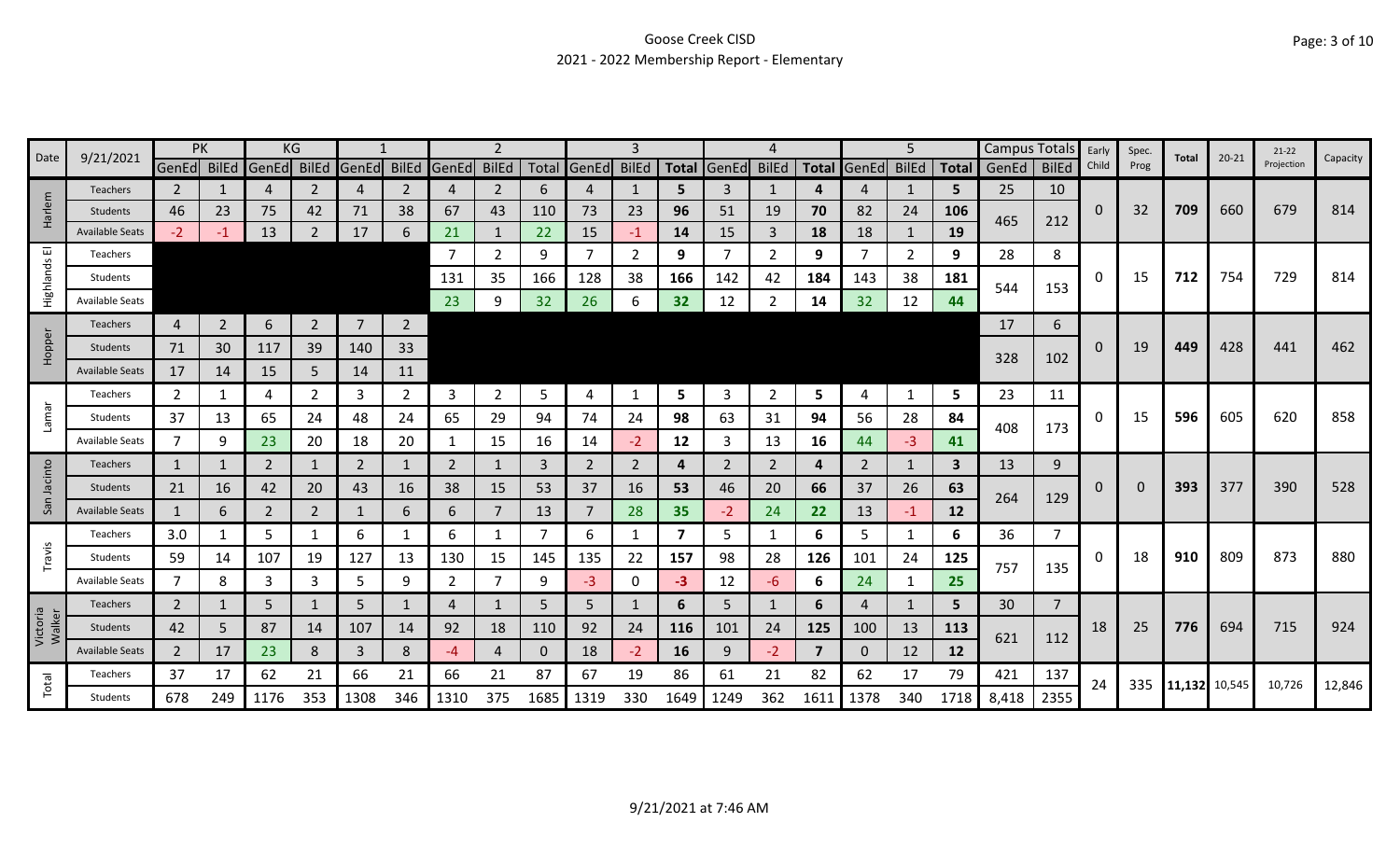Goose Creek CISD 2021 - 2022 Membership Report - Secondary

| <b>Campus</b> | $6\phantom{1}6$ | $\overline{\mathbf{z}}$ | 8                | 9           | 10               | 11    | 12    |                   |      | <b>Campus Totals</b> |                                       |                 |
|---------------|-----------------|-------------------------|------------------|-------------|------------------|-------|-------|-------------------|------|----------------------|---------------------------------------|-----------------|
|               |                 |                         |                  |             |                  |       |       | <b>Enrollment</b> |      |                      | Core Ratio   20-21   21-22 Projection | <b>Capacity</b> |
| <b>BJS</b>    | 251             | 288                     | 272              |             |                  |       |       | 811               | 19.8 | 1,029                | 832                                   | 958             |
| CBJ           | 322             | 304                     | 341              |             |                  |       |       | 967               | 22.5 | 1,085                | 989                                   | 1,198           |
| GJS           | 324             | 310                     | 319              |             |                  |       |       | 953               | 22.2 | 1,187                | 976                                   | 1,164           |
| HMJ           | 284             | 300                     | 308              |             |                  |       |       | 892               | 19.4 | 1,031                | 962                                   | 1,176           |
| <b>HJS</b>    | 335             | 347                     | 318              |             |                  |       |       | 1,000             | 20.8 | 1,294                | 1,118                                 | 1,272           |
| <b>EFGJS</b>  | 307             | 338                     | 307              |             |                  |       |       | 952               | 25.7 | $\overline{0}$       | 889                                   | 1,176           |
| REL           |                 |                         |                  | 440         | 478              | 453   | 443   | 1,814             | 24.8 | 1,821                | 1,893                                 | 1,968           |
| <b>RSS</b>    |                 |                         |                  | 531         | 510              | 509   | 497   | 2,047             | 25.9 | 2,096                | 2,046                                 | 2,554           |
| GCM           |                 |                         |                  | 536         | 560              | 548   | 529   | 2,173             | 26.2 | 2,168                | 2,137                                 | 2,536           |
| PHC           | $\pmb{0}$       | $\mathbf 0$             | $\pmb{0}$        | $\mathbf 0$ | $\mathbf 0$      | 26    | 121   | 147               | 8.6  | 63                   | 35                                    |                 |
| Impact        |                 |                         |                  | 124         | 111              | 96    | 83    | 414               | 24.4 | 412                  | 400                                   |                 |
| Point         | $\mathbf{1}$    | $5\phantom{.}$          | $\boldsymbol{6}$ | $\sqrt{5}$  | $\boldsymbol{9}$ | 10    | 5     | 41                | 3.9  | 18                   | 40                                    |                 |
| <b>SCTHS</b>  |                 |                         |                  | 200         | 95               | 80    | 57    | 432               | 25.4 | 355                  | 325                                   |                 |
| Total         | 1,824           | 1,892                   | 1,871            | 1,836       | 1,763            | 1,722 | 1,735 | 12,643            |      | 12,559               | 11,753                                |                 |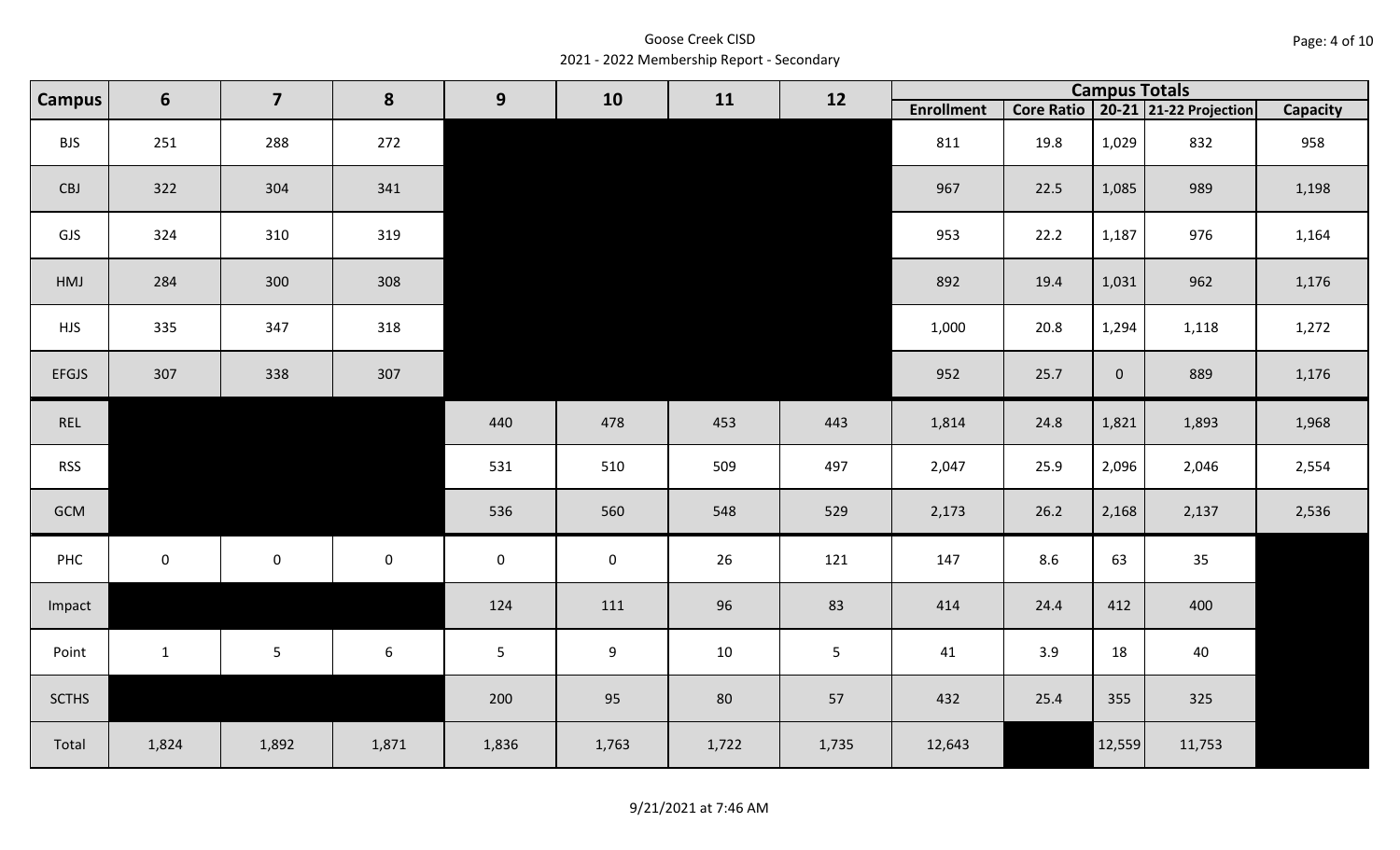### 2021 - 2022 Membership Report Early Childhood Report

|                     | Total          | No Code             | Speech Only         | Mainstream  | Self-Cont<br>50-60% | Self-Cont<br>$>60\%$ | <b>EC SpEd Program</b> | Homebound      |
|---------------------|----------------|---------------------|---------------------|-------------|---------------------|----------------------|------------------------|----------------|
| Alamo               | $\pmb{0}$      | $\pmb{0}$           | $\mathbf 0$         | $\mathbf 0$ | $\mathbf{0}$        | $\mathbf 0$          | $\mathbf 0$            | $\overline{0}$ |
| Ashbel Smith        | $\overline{7}$ | $\mathbf{1}$        | $\mathbf 0$         | $\mathbf 0$ | $\mathsf{O}\xspace$ | $\mathbf{1}$         | $5\phantom{.0}$        | $\mathsf 0$    |
| Austin              | $\pmb{0}$      | $\pmb{0}$           | $\pmb{0}$           | $\pmb{0}$   | $\pmb{0}$           | $\mathbf 0$          | $\mathsf{O}\xspace$    | $\mathbf 0$    |
| Banuelos            | 9              | $\pmb{0}$           | $\pmb{0}$           | $\pmb{0}$   | $\pmb{0}$           | $\mathbf{1}$         | $\,8\,$                | $\mathbf 0$    |
| Bowie               | 13             | $\pmb{0}$           | $\pmb{0}$           | $\mathbf 0$ | $\mathbf 0$         | $\mathbf 0$          | 12                     | $\mathbf 0$    |
| Carver              | $\mathbf{1}$   | $\mathsf{O}\xspace$ | $\mathsf{O}\xspace$ | $\mathbf 0$ | $\pmb{0}$           | $\mathbf 0$          | $\mathbf{1}$           | $\mathsf 0$    |
| Clark               | $\overline{7}$ | $\pmb{0}$           | $\pmb{0}$           | $\pmb{0}$   | $\mathbf 0$         | $\mathbf 0$          | $\overline{5}$         | $\overline{2}$ |
| Crockett            | $\mathbf{3}$   | $\pmb{0}$           | $\mathbf{3}$        | $\mathsf 0$ | $\pmb{0}$           | $\mathbf 0$          | $\mathsf 0$            | $\mathbf 0$    |
| DeZavala            | $\mathbf{3}$   | $\pmb{0}$           | $\mathbf 0$         | $\mathbf 0$ | $\pmb{0}$           | $\mathbf 0$          | $\overline{3}$         | $\overline{0}$ |
| Harlem              | 16             | $\pmb{0}$           | $\pmb{0}$           | $\mathbf 0$ | $\pmb{0}$           | $\mathbf{1}$         | 15                     | $\mathbf 0$    |
| <b>Highlands El</b> | $\pmb{0}$      | $\pmb{0}$           | $\pmb{0}$           | $\pmb{0}$   | $\mathbf 0$         | $\mathbf 0$          | $\mathbf 0$            | $\mathbf 0$    |
| Hopper              | 10             | $\pmb{0}$           | $\mathbf 0$         | $\pmb{0}$   | $\pmb{0}$           | $\pmb{0}$            | 10                     | $\mathbf 0$    |
| Lamar               | $\pmb{0}$      | $\pmb{0}$           | $\pmb{0}$           | $\mathbf 0$ | $\mathbf 0$         | $\mathbf 0$          | $\mathbf 0$            | $\mathbf 0$    |
| San Jacinto         | $\pmb{0}$      | $\pmb{0}$           | $\pmb{0}$           | $\mathbf 0$ | $\mathsf{O}\xspace$ | $\mathbf 0$          | $\mathbf 0$            | $\mathsf 0$    |
| Travis              | $\overline{7}$ | $\pmb{0}$           | $\pmb{0}$           | $\pmb{0}$   | $\pmb{0}$           | $\mathbf 0$          | $\overline{7}$         | $\mathbf 0$    |
| Victoria Walker     | 19             | $\mathbf{1}$        | 18                  | $\mathbf 0$ | $\mathbf 0$         | $\mathsf 0$          | $\mathsf 0$            | $\mathbf 0$    |
| District            | 95             | $\overline{2}$      | 21                  | $\pmb{0}$   | $\pmb{0}$           | $\mathbf{3}$         | 66                     | $\overline{2}$ |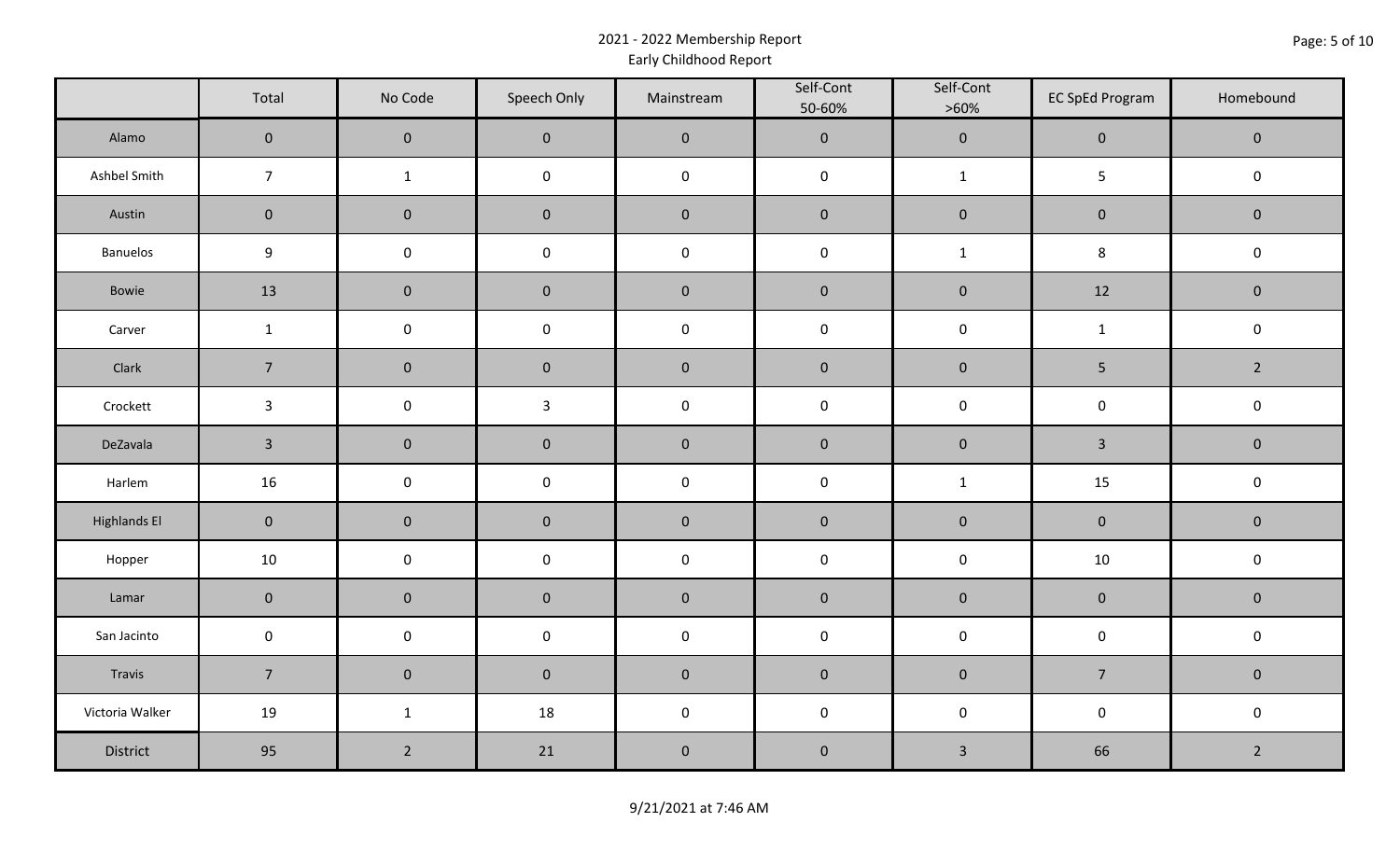## 2021 - 2022 Membership Report Bilingual Report

| Date               | KG<br>PK<br>Bilingual Bil Gate |              |             |                    | $\mathbf{1}$       |              | $\overline{2}$     |                | $\overline{3}$     |                |              | $\overline{4}$ |                 |                | 5 <sup>5</sup>   |                 |                | <b>Campus Totals</b> |                |                |
|--------------------|--------------------------------|--------------|-------------|--------------------|--------------------|--------------|--------------------|----------------|--------------------|----------------|--------------|----------------|-----------------|----------------|------------------|-----------------|----------------|----------------------|----------------|----------------|
|                    |                                |              |             | Bilingual Bil Gate | Bilingual Bil Gate |              | Bilingual Bil Gate |                | Bilingual Bil Gate |                | <b>NAC</b>   | Bilingual      | <b>Bil Gate</b> | <b>NAC</b>     | <b>Bilingual</b> | <b>Bil Gate</b> | <b>NAC</b>     | Bilingual Bil Gate   |                | <b>NAC</b>     |
| Alamo              | 22                             | $\mathbf 0$  | 38          | $\mathbf 0$        | 0                  | 0            | 27                 | $\mathbf{1}$   | 28                 | 3              | 9            | 30             | $\mathbf{3}$    | 11             | 31               | $\mathbf{1}$    | 9              | 176                  | 8              | 29             |
| Ashbel<br>Smith    | 30                             | $\mathbf{0}$ | 24          | $\overline{0}$     | $\mathbf 0$        | $\mathbf 0$  | 26                 | $\overline{0}$ | 24                 | $\mathbf 0$    | 11           | 31             | $\mathbf 0$     | 9              | 23               | $\mathbf{0}$    | 36             | 158                  | $\mathbf{0}$   | $\mathbf 0$    |
| Austin             | 22                             | $\mathbf 0$  | 32          | $\mathsf 0$        | $\mathbf{1}$       | $\mathbf 0$  | 27                 | $\mathbf 0$    | 25                 | $\mathbf 0$    | 9            | 37             | $\mathbf 0$     | 36             | 33               | $\mathbf 0$     | $\mathbf 0$    | 177                  | $\mathbf 0$    | 0              |
| <b>Banuelos</b>    | 20                             | $\mathbf 0$  | 18          | $\mathbf 0$        | $\mathbf{0}$       | $\mathbf{0}$ | 36                 | $\overline{0}$ | 19                 | $\mathbf 0$    | 36           | 22             | $\overline{0}$  | $\overline{0}$ | 19               | $\overline{0}$  | $\mathbf{0}$   | 134                  | $\mathbf{0}$   | $\mathbf 0$    |
| Bowie              | 20                             | $\mathbf 0$  | 16          | $\mathbf 0$        | 0                  | 0            | 21                 | $\mathbf 0$    | 23                 | $\mathbf 0$    | $\mathbf 0$  | 25             | $\mathbf 0$     | $\mathbf 0$    | 19               | $\mathbf 0$     | $\mathbf 0$    | 124                  | $\mathbf 0$    | 0              |
| Carver             | 14                             | $\mathbf 0$  | 31          | $\overline{0}$     | 33                 | $\mathbf{0}$ | 40                 | $\overline{0}$ | 26                 | $\mathbf 0$    | $\mathbf 0$  | 24             | $\overline{0}$  | $\overline{0}$ | 22               | $\overline{0}$  | $\overline{0}$ | 190                  | $\overline{0}$ | $\mathbf 0$    |
| Clark              | $\mathbf 0$                    | $\mathbf 0$  | $\mathbf 0$ | $\mathsf 0$        | 0                  | $\mathbf{0}$ | $\mathbf{0}$       | $\mathbf{0}$   | $\boldsymbol{0}$   | $\mathbf 0$    | $\mathbf 0$  | $\mathbf{0}$   | $\mathsf 0$     | $\mathbf 0$    | $\mathbf 0$      | $\mathbf 0$     | $\mathbf 0$    | $\mathbf 0$          | $\mathbf 0$    | 0              |
| Crockett           | 20                             | $\mathbf{0}$ | 24          | $\mathbf 0$        | $\mathbf{1}$       | $\mathbf{0}$ | 19                 | $\overline{0}$ | 23                 | $\mathbf 0$    | $\mathbf{0}$ | 9              | $\overline{0}$  | $\overline{0}$ | 27               | $\Omega$        | $\overline{0}$ | 123                  | $\mathbf{0}$   | $\mathbf{0}$   |
| DeZavala           | $\mathbf 0$                    | $\mathbf 0$  | 14          | $\mathbf 0$        | 0                  | $\mathbf 0$  | 16                 | $\mathbf 0$    | 12                 | $\mathbf 0$    | $\mathbf 0$  | 21             | $\mathbf 0$     | $\mathbf 0$    | 17               | $\mathbf 0$     | $\mathbf 0$    | 80                   | 0              | $\mathbf 0$    |
| Harlem             | 23                             | $\mathbf{0}$ | 43          | $\mathbf 0$        | 33                 | $\mathbf{0}$ | 40                 | $\overline{0}$ | 24                 | $\mathbf 0$    | $\mathbf 0$  | 18             | $\overline{0}$  | $\overline{0}$ | 22               | $\mathbf{0}$    | $\overline{0}$ | 203                  | $\mathbf 0$    | $\mathbf{0}$   |
| Highlands<br>EI    |                                |              |             |                    |                    |              | 35                 | $\mathbf 0$    | 37                 | $\mathbf 0$    | $\mathbf 0$  | 42             | $\mathbf 0$     | $\mathbf 0$    | 38               | $\mathbf 0$     | $\mathbf 0$    | 152                  | $\mathbf 0$    | 0              |
| Hopper             | 30 <sup>°</sup>                | $\mathbf 0$  | 39          | $\overline{0}$     | $\overline{0}$     | $\mathbf 0$  |                    |                |                    |                |              |                |                 |                |                  |                 |                | 69                   | $\mathbf 0$    | $\overline{0}$ |
| Lamar              | 13                             | $\mathbf 0$  | 25          | $\mathbf 0$        | $\mathbf 0$        | $\mathbf 0$  | 28                 | $\mathbf 0$    | 23                 | $\mathbf 0$    | $\mathbf 0$  | 26             | $\mathbf 0$     | $\mathbf 0$    | 27               | $\mathbf 0$     | $\mathbf 0$    | 142                  | $\mathbf 0$    | 0              |
| San Jacinto        | 16                             | $\mathbf{0}$ | 20          | $\overline{0}$     | $\mathbf{0}$       | $\mathbf{0}$ | 15                 | $\overline{0}$ | 16                 | $\overline{0}$ | $\mathbf{0}$ | 20             | $\overline{0}$  | $\overline{0}$ | 25               | $\overline{0}$  | $\overline{0}$ | 112                  | $\mathbf 0$    | $\mathbf 0$    |
| Travis             | 14                             | $\mathbf 0$  | 19          | $\mathbf 0$        | $\mathbf 0$        | $\mathbf 0$  | 15                 | $\mathbf 0$    | 20                 | $\mathbf 0$    | $\mathbf 0$  | 26             | $\mathbf 0$     | $\mathbf 0$    | 25               | $\mathbf 0$     | $\mathbf 0$    | 119                  | $\mathbf 0$    | 0              |
| Victoria<br>Walker | 5 <sup>5</sup>                 | $\mathbf 0$  | 14          | $\mathbf{0}$       | $\mathbf{1}$       | $\mathbf 0$  | 17                 | $\overline{0}$ | 21                 | $\mathbf 0$    | $\mathbf{0}$ | 23             | $\overline{0}$  | $\overline{0}$ | 13               | $\mathbf{0}$    | $\overline{0}$ | 94                   | $\mathbf{0}$   | $\mathbf{0}$   |
| Total              | 249                            | $\mathbf 0$  | 357         | $\mathbf 0$        | 69                 | $\mathbf 0$  | 362                | $\mathbf{1}$   | 321                | 3              | 65           | 354            | $\mathbf{3}$    | 56             | 341              | $\mathbf{1}$    | 45             | 2053                 | 8              | 29             |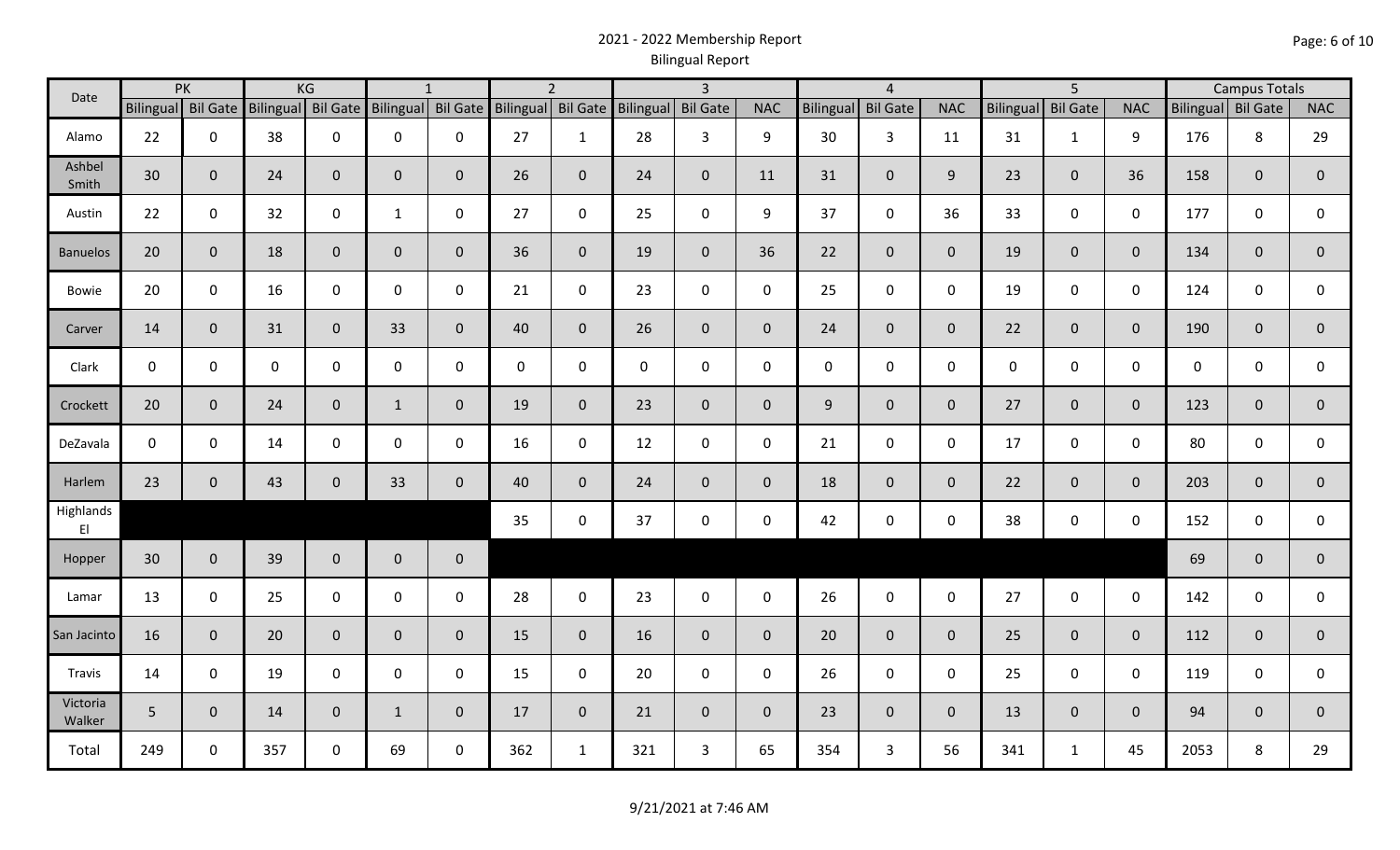### 2021 - 2022 Membership Report GATE Report

| Date                | <b>PK</b>      |                 | KG             |                 | $\overline{1}$ |                 | $\overline{2}$ |                     | $\overline{3}$ |                 | $\overline{4}$ |                 | $\overline{5}$ |                 | <b>Campus Totals</b> |                  |
|---------------------|----------------|-----------------|----------------|-----------------|----------------|-----------------|----------------|---------------------|----------------|-----------------|----------------|-----------------|----------------|-----------------|----------------------|------------------|
|                     | <b>GATE</b>    | <b>Bil GATE</b> | <b>GATE</b>    | <b>Bil GATE</b> | <b>GATE</b>    | <b>Bil GATE</b> | <b>GATE</b>    | <b>Bil GATE</b>     | <b>GATE</b>    | <b>Bil GATE</b> | <b>GATE</b>    | <b>Bil GATE</b> | <b>GATE</b>    | <b>Bil GATE</b> | <b>GATE</b>          | <b>Bil GATE</b>  |
| Alamo               | $\mathbf 0$    | $\mathbf 0$     | $\mathbf 0$    | $\mathbf 0$     | $\mathbf{3}$   | $\mathbf 0$     | 5              | $\mathbf{1}$        | 11             | $\mathbf{3}$    | 10             | $\mathbf{3}$    | 13             | $\mathbf{1}$    | 42                   | 8                |
| <b>Ashbel Smith</b> | $\overline{0}$ | $\mathbf{0}$    | $\mathbf 0$    | $\overline{0}$  | $\mathbf{3}$   | $\mathbf 0$     | $\overline{2}$ | $\mathbf{1}$        | 8              | $\mathbf{1}$    | $\overline{7}$ | $2^{\circ}$     | 5              | $\overline{2}$  | 25                   | $6\phantom{1}$   |
| Austin              | $\mathbf 0$    | $\mathbf 0$     | $\mathbf 0$    | $\mathbf 0$     | 9              | $\mathbf 0$     | 14             | $\overline{4}$      | 16             | $\mathbf{3}$    | 12             | $\overline{2}$  | 28             | $\mathbf{1}$    | 79                   | 10               |
| <b>Banuelos</b>     | $\mathbf{0}$   | $\mathbf 0$     | $\overline{0}$ | $\overline{0}$  | 9              | $\mathbf 0$     | 9              | $\mathbf{1}$        | 16             | $\mathbf 0$     | 13             | $\mathbf{1}$    | 19             | $1\,$           | 66                   | $\mathbf{3}$     |
| Bowie               | $\mathbf 0$    | $\mathbf 0$     | $\mathbf 0$    | $\mathbf 0$     | $\overline{2}$ | $\mathbf 0$     | $\mathbf{3}$   | $2^{\circ}$         | 4              | $\mathbf 0$     | $\mathbf{3}$   | $\mathbf 0$     | 19             | $\pmb{0}$       | 31                   | $\overline{2}$   |
| Carver              | $\overline{0}$ | $\mathbf 0$     | $\mathbf{0}$   | $\overline{0}$  | $\mathbf{3}$   | $\mathbf 0$     | 9              | $\mathsf{O}\xspace$ | $\overline{2}$ | $\mathbf 0$     | $\mathbf{1}$   | $\mathbf{1}$    | $\overline{3}$ | $\mathbf 0$     | 18                   | $\mathbf{1}$     |
| Clark               | $\mathbf 0$    | $\mathbf 0$     | $\mathbf 0$    | $\mathbf 0$     | $\overline{7}$ | $\mathbf 0$     | 11             | $\pmb{0}$           | 23             | $\mathbf 0$     | 15             | $\mathbf 0$     | 15             | $\pmb{0}$       | 71                   | $\pmb{0}$        |
| Crockett            | $\mathbf{0}$   | $\overline{0}$  | $\mathbf{0}$   | $\overline{0}$  | $\overline{2}$ | $\mathbf 0$     | 6              | $\mathbf{1}$        | 11             | $5\phantom{.}$  | 8              | $2^{\circ}$     | 14             | $1\,$           | 41                   | $\boldsymbol{9}$ |
| DeZavala            | $\mathbf 0$    | $\mathbf 0$     | $\mathbf 0$    | $\mathbf 0$     | $\mathbf{1}$   | $\mathsf 0$     | 5              | $\mathbf{1}$        | 3              | $\mathbf 0$     | $\overline{4}$ | $\mathbf{1}$    | 6              | $\pmb{0}$       | 19                   | $\overline{2}$   |
| Harlem              | $\mathbf 0$    | $\mathbf 0$     | $\mathbf 0$    | $\overline{0}$  | $\,8\,$        | $\mathbf 0$     | 6              | $\mathbf 0$         | 5              | $\mathbf 0$     | 6              | $\mathbf{1}$    | 12             | $\overline{2}$  | 37                   | $\overline{3}$   |
| <b>Highlands El</b> |                |                 |                |                 |                |                 | 11             | $\mathsf{O}\xspace$ | 11             | $\mathbf{1}$    | 15             | $\mathbf 0$     | 15             | $\pmb{0}$       | 52                   | $\mathbf{1}$     |
| Hopper              | $\mathbf 0$    | $\mathbf{0}$    | $\mathbf 0$    | $\overline{0}$  | $\overline{4}$ | $\pmb{0}$       |                |                     |                |                 |                |                 |                |                 | $\overline{4}$       | $\overline{0}$   |
| Lamar               | $\mathbf 0$    | $\mathbf 0$     | $\mathbf 0$    | $\mathbf 0$     | $\overline{2}$ | $\mathsf 0$     | $\overline{2}$ | $\mathbf{1}$        | 6              | $\mathbf{1}$    | $\overline{3}$ | 5 <sup>5</sup>  | 5              | $\mathbf{1}$    | 18                   | 8                |
| San Jacinto         | $\overline{0}$ | $\mathbf{0}$    | $\overline{0}$ | $\overline{0}$  | $\mathbf{1}$   | $\mathbf 0$     | $\mathbf{1}$   | $\mathbf{0}$        | $\overline{4}$ | $\mathbf 0$     | 8              | $\overline{0}$  | $\overline{2}$ | $\mathbf{1}$    | 16                   | $\mathbf{1}$     |
| Travis              | $\mathbf 0$    | $\mathbf 0$     | $\mathbf 0$    | $\mathbf 0$     | $\overline{a}$ | $\mathbf 0$     | 10             | $\mathsf{O}\xspace$ | 13             | $\overline{2}$  | 13             | $2^{\circ}$     | 11             | $\pmb{0}$       | 51                   | $\overline{4}$   |
| Victoria<br>Walker  | $\overline{0}$ | $\mathbf 0$     | $\overline{0}$ | $\overline{0}$  | $\overline{4}$ | $\mathbf 0$     | $\overline{7}$ | $\mathbf{1}$        | 13             | $\mathbf{3}$    | 12             | $\mathbf{1}$    | 14             | $\mathbf{1}$    | 50                   | 6                |
| Total               | $\mathbf 0$    | $\mathbf 0$     | $\mathsf{O}$   | $\mathbf 0$     | 62             | $\mathsf 0$     | 101            | 13                  | 146            | 19              | 130            | 21              | 181            | 11              | 620                  | 64               |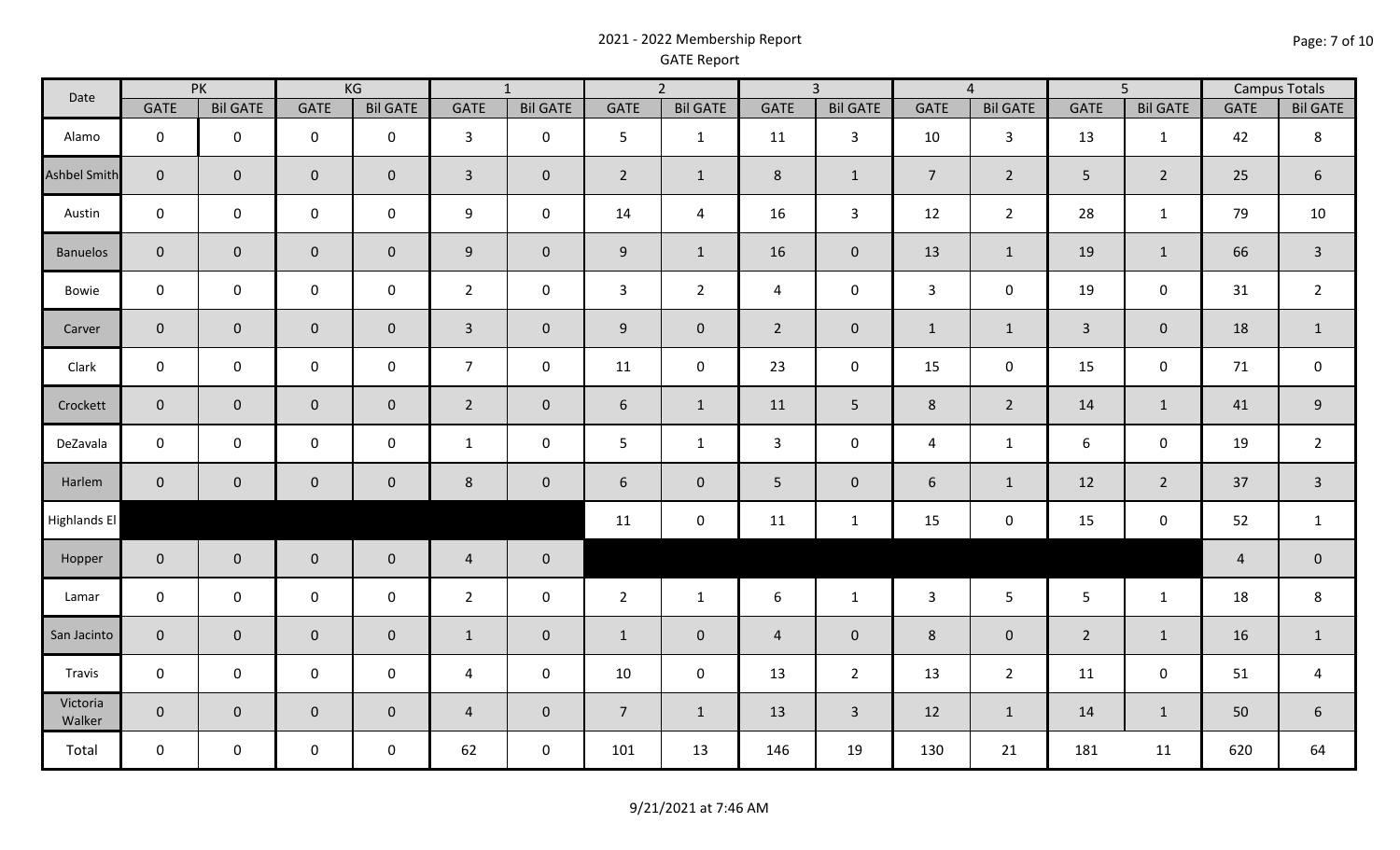### 2021 - 2022 Membership Report SpEd Report

|                     | Speech Only         | Inclusion        | Resource <21%  | Resource<br>21-50% | Self-Cont<br>50-60% | Self-Cont<br>$>60\%$ | <b>EC SpEd Program</b> | Homebound      |
|---------------------|---------------------|------------------|----------------|--------------------|---------------------|----------------------|------------------------|----------------|
|                     | $\mathbf 0$         | 40               | 41             | 42                 | 43                  | 44                   | 45                     | 1              |
| Alamo               | 14                  | 10               | 33             | $2^{\circ}$        | $\mathbf{1}$        | 15                   | $\pmb{0}$              | $\mathbf{0}$   |
| Ashbel Smith        | 23                  | $\overline{7}$   | 23             | $\boldsymbol{9}$   | $\mathbf{1}$        | 13                   | 5                      | $\mathsf{O}$   |
| Austin              | 30                  | 10               | 49             | $\pmb{0}$          | $1\,$               | 11                   | $\pmb{0}$              | $\pmb{0}$      |
| <b>Banuelos</b>     | 38                  | $\boldsymbol{9}$ | 30             | 5                  | $\pmb{0}$           | $\overline{7}$       | 10                     | $\mathbf 0$    |
| Bowie               | 22                  | 13               | 38             | $\,8\,$            | $\pmb{0}$           | 14                   | 16                     | $\pmb{0}$      |
| Carver              | 13                  | 6                | 28             | $\overline{7}$     | $\overline{2}$      | 18                   | 9                      | $\mathbf{1}$   |
| Clark               | 35                  | 5                | 37             | $\overline{3}$     | $\mathbf 0$         | 32                   | $\overline{9}$         | $\overline{2}$ |
| Crockett            | 28                  | 15               | 21             | $\overline{3}$     | $\pmb{0}$           | 8                    | $\pmb{0}$              | $\mathbf 0$    |
| DeZavala            | 13                  | 13               | 19             | $\sqrt{4}$         | $\mathbf 1$         | $\overline{3}$       | 5                      | $\pmb{0}$      |
| Harlem              | 17                  | $\overline{2}$   | 43             | $\mathbf{1}$       | $\pmb{0}$           | 16                   | 16                     | $\mathbf 0$    |
| <b>Highlands El</b> | 16                  | 23               | 51             | $\boldsymbol{6}$   | $\pmb{0}$           | 15                   | $\mathbf 0$            | $\overline{2}$ |
| Hopper              | 21                  | $\overline{3}$   | $\overline{4}$ | $\pmb{0}$          | $\pmb{0}$           | $\overline{7}$       | 12                     | $\mathbf{1}$   |
| Lamar               | 15                  | 12               | 24             | 5                  | $\pmb{0}$           | 15                   | $\pmb{0}$              | $\pmb{0}$      |
| San Jacinto         | 21                  | $\boldsymbol{6}$ | 34             | $\pmb{0}$          | $\pmb{0}$           | $\mathbf 0$          | $\pmb{0}$              | $\mathsf{O}$   |
| Travis              | 33                  | 18               | 33             | $\overline{2}$     | $\pmb{0}$           | 10                   | 8                      | $\pmb{0}$      |
| Victoria Walker     | 58                  | 13               | 28             | $\overline{a}$     | $\pmb{0}$           | 25                   | $\pmb{0}$              | 0              |
| <b>BJS</b>          | $\overline{7}$      | 51               | 16             | 13                 | 18                  | $\overline{2}$       | $\pmb{0}$              | $\pmb{0}$      |
| CBJ                 | $\overline{4}$      | 63               | 23             | 18                 | 22                  | 20                   | $\pmb{0}$              | $\pmb{0}$      |
| <b>EFGJS</b>        | $\mathbf 0$         | 47               | 12             | 30                 | 17                  | 16                   | $\mathbf 0$            | 3              |
| <b>GJS</b>          | $\overline{2}$      | 44               | 22             | 11                 | 23                  | $\overline{23}$      | $\pmb{0}$              | $\mathsf{O}$   |
| HMJ                 | $\overline{3}$      | 45               | 30             | 26                 | $\,8\,$             | $\overline{22}$      | $\pmb{0}$              | $\pmb{0}$      |
| <b>HJS</b>          | $\overline{4}$      | 42               | 20             | 24                 | 28                  | 16                   | $\pmb{0}$              | $\mathbf{1}$   |
| <b>REL</b>          | $\mathbf 0$         | 110              | 38             | 55                 | 5                   | 41                   | $\pmb{0}$              | $\mathbf{1}$   |
| <b>RSS</b>          | $\overline{3}$      | 108              | 35             | 58                 | 5                   | 41                   | $\mathbf 0$            | $\overline{3}$ |
| <b>GCM</b>          | $\mathbf 1$         | 112              | 30             | 52                 | 5                   | 32                   | $\mathbf 0$            | 3              |
| Impact              | $\mathbf{1}$        | $\boldsymbol{6}$ | $\pmb{0}$      | $\mathbf 0$        | $\pmb{0}$           | $\mathbf 0$          | $\mathbf 0$            | $\mathsf{O}$   |
| <b>Stuart CTHS</b>  | $\mathbf 0$         | 33               | $1\,$          | $\pmb{0}$          | $\pmb{0}$           | $\pmb{0}$            | $\pmb{0}$              | $\pmb{0}$      |
| PHC                 | $\mathsf{O}\xspace$ | 13               | $\pmb{0}$      | $\pmb{0}$          | $\pmb{0}$           | $\mathsf 0$          | $\mathbf 0$            | $\mathbf 0$    |
| Point               | $\mathbf{0}$        | $\mathbf{0}$     | $\mathbf{0}$   | $\mathbf 0$        | $\mathbf 0$         | $\overline{0}$       | $\mathbf 0$            | $\pmb{0}$      |
| Elementary          | 397                 | 165              | 495            | 59                 | $\boldsymbol{6}$    | 209                  | 90                     | 6              |
| Secondary           | 25                  | 674              | 227            | 287                | 131                 | 213                  | $\pmb{0}$              | 11             |
| District            | 422                 | 839              | 722            | 346                | 137                 | 422                  | 90                     | 17             |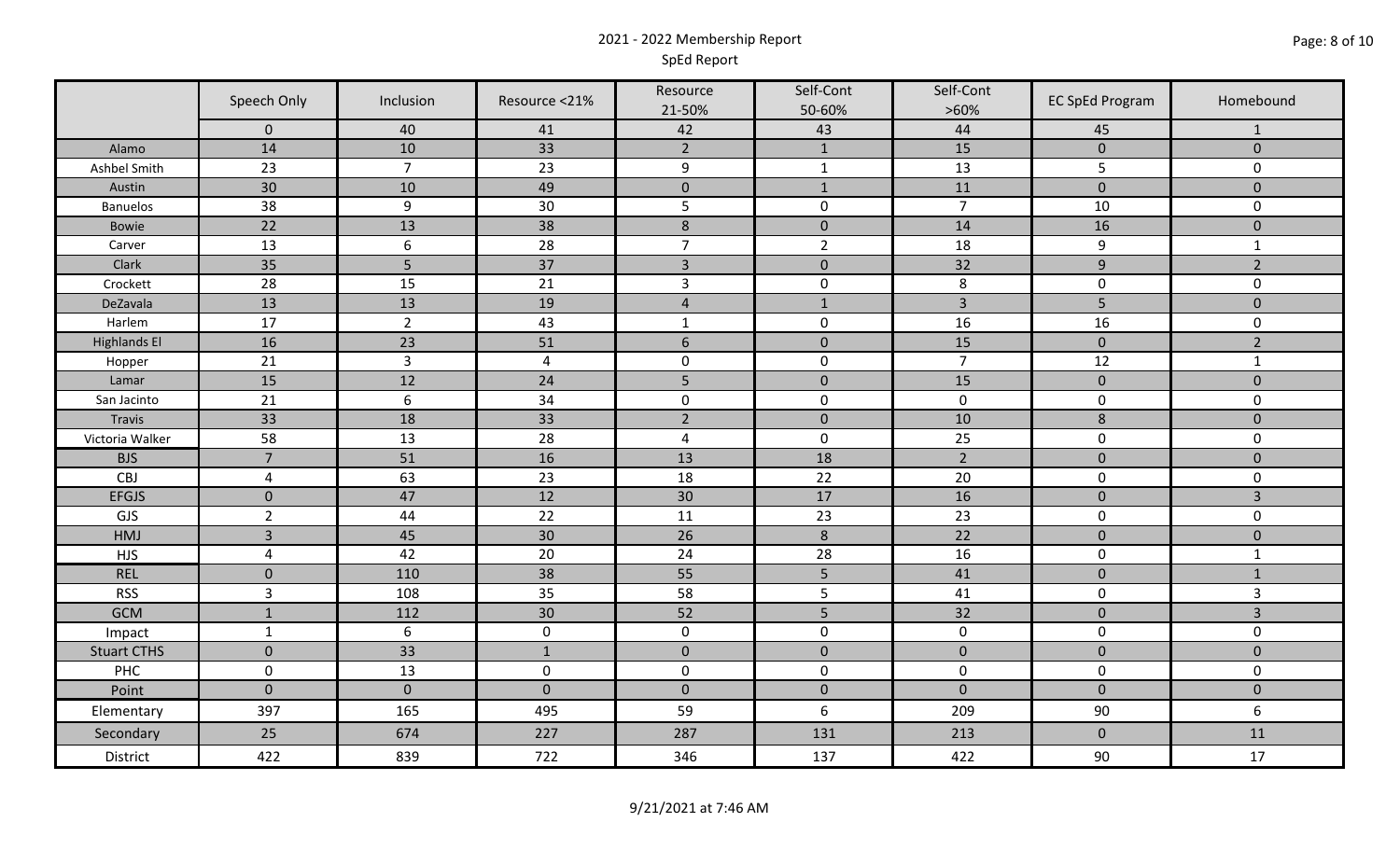# 2021 - 2022 Membership Report Special Programs

|                     | At-Risk | SpEd           | GT             | <b>LEP</b>      | Migrant             | Econ Dis | Dyslexia     | 504            |
|---------------------|---------|----------------|----------------|-----------------|---------------------|----------|--------------|----------------|
| Alamo               | 365     | 75             | 50             | 228             | $\mathsf{O}$        | 580      | 34           | 43             |
| Ashbel Smith        | 320     | 82             | 31             | 234             | $\overline{2}$      | 534      | 22           | 15             |
| Austin              | 384     | 102            | 89             | 246             | $\overline{7}$      | 523      | 37           | 34             |
| <b>Banuelos</b>     | 406     | 99             | 69             | 211             | $\overline{2}$      | 617      | 34           | 42             |
| Bowie               | 354     | 112            | 33             | 171             | $\mathbf{3}$        | 595      | 23           | 22             |
| Carver              | 261     | 84             | 19             | 174             | $\overline{7}$      | 586      | 21           | 21             |
| Clark               | 243     | 123            | 71             | 43              | $\overline{2}$      | 453      | 25           | 42             |
| Crockett            | 333     | $77\,$         | 50             | 192             | $\,8\,$             | 510      | 27           | 27             |
| DeZavala            | 247     | 59             | 21             | 130             | $\mathbf{1}$        | 553      | 18           | 18             |
| Harlem              | 314     | 96             | 40             | 203             | $\overline{4}$      | 624      | 33           | 25             |
| <b>Highlands El</b> | 320     | 114            | 53             | 192             | $\overline{2}$      | 560      | 59           | 69             |
| Hopper              | 113     | 48             | $\overline{4}$ | 124             | $\mathbf 0$         | 362      | $\mathbf{0}$ | 11             |
| Lamar               | 321     | 71             | 26             | 195             | $5\phantom{.}$      | 526      | 32           | 36             |
| San Jacinto         | 209     | 61             | $17$           | 154             | $\mathbf 0$         | 344      | 27           | 17             |
| Travis              | 396     | 104            | 55             | 196             | $\overline{2}$      | 679      | 27           | 29             |
| Victoria Walker     | 314     | 128            | 56             | 189             | $\overline{5}$      | 492      | 35           | 48             |
| <b>BJS</b>          | 377     | 109            | 57             | 146             | $\overline{2}$      | 651      | 68           | 84             |
| CBJ                 | 422     | 150            | 96             | 166             | $\mathbf{1}$        | 731      | 61           | 86             |
| EFGJS               | 383     | 126            | 127            | 110             | 6                   | 587      | 58           | 89             |
| GJS                 | 358     | 126            | 111            | 116             | $6\phantom{1}$      | 616      | 77           | 112            |
| HMJ                 | 518     | 135            | 51             | 238             | 11                  | 754      | 62           | 79             |
| <b>HJS</b>          | 396     | 136            | 80             | 173             | $\overline{7}$      | 808      | 71           | 119            |
| <b>REL</b>          | 902     | 261            | 99             | 242             | 13                  | 1482     | 116          | 184            |
| <b>RSS</b>          | 825     | 261            | 191            | 232             | 14                  | 1358     | 133          | 233            |
| GCM                 | 1078    | 237            | 188            | 229             | 18                  | 1470     | 116          | 218            |
| Impact              | 104     | $\overline{7}$ | 72             | $6\overline{6}$ | $\overline{4}$      | 288      | 16           | 23             |
| <b>Stuart CTHS</b>  | 188     | 34             | 32             | 61              | $\overline{7}$      | 329      | 34           | 63             |
| PHC                 | 102     | 13             | $\overline{3}$ | 18              | $\mathbf{0}$        | 111      | 11           | 24             |
| Point               | 33      | $\overline{3}$ | $\overline{2}$ | 5               | $\mathsf{O}\xspace$ | 34       | $2^{\circ}$  | $\overline{7}$ |
| Elementary          | 4900    | 1435           | 684            | 2882            | 50                  | 8538     | 454          | 499            |
| Secondary           | 5686    | 1598           | 1109           | 1742            | 89                  | 9219     | 825          | 1321           |
| District            | 10586   | 3033           | 1793           | 4624            | 139                 | 17757    | 1279         | 1820           |